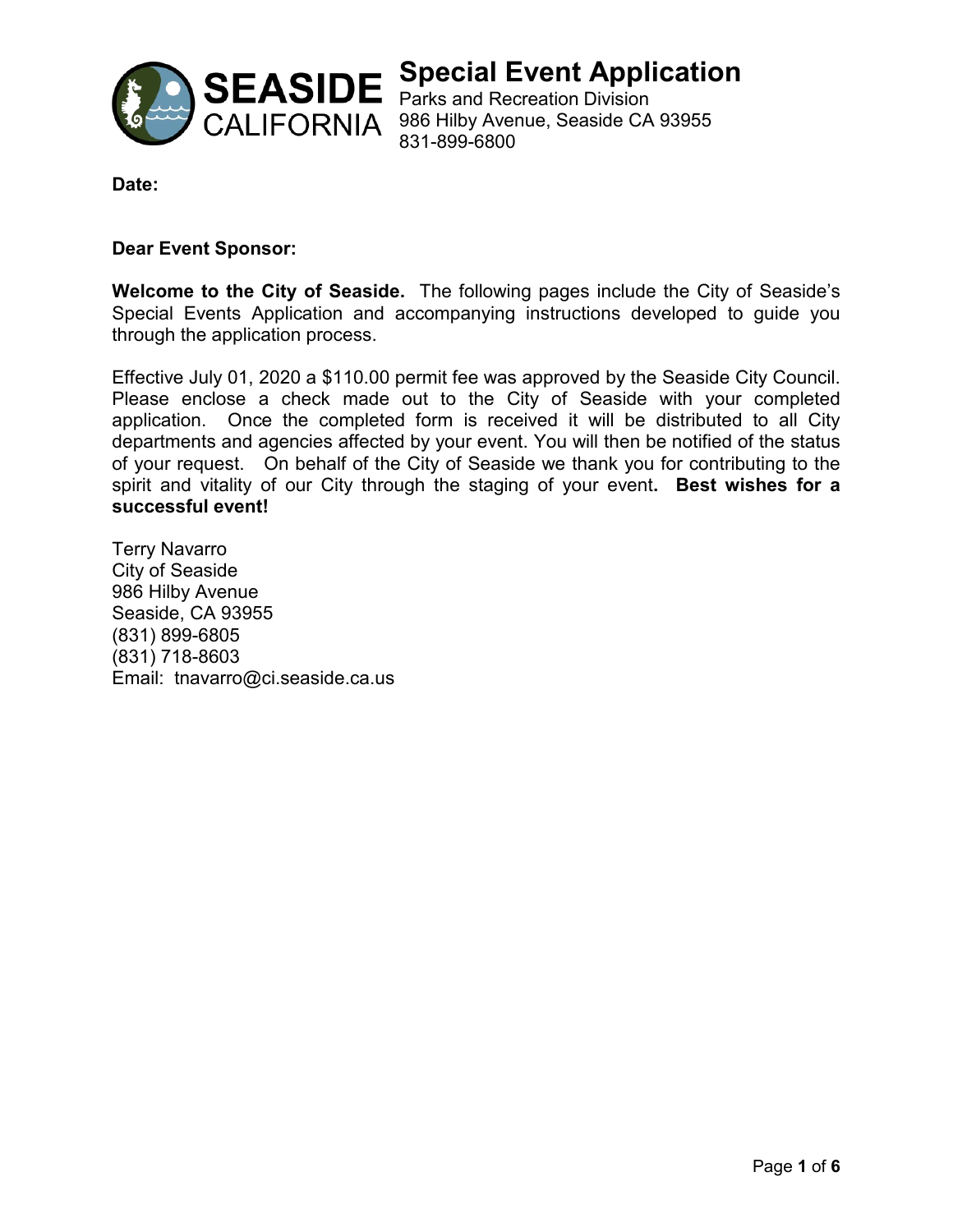

**Special Event Application** Parks and Recreation Division CALIFORNIA 986 Hilby Avenue, Seaside CA 93955 831-899-6800

### **CONTACT INFORMATION:**

|                           |                                                                                                                                           | State: $\frac{\phantom{1}}{\phantom{1}}$ |  |  |
|---------------------------|-------------------------------------------------------------------------------------------------------------------------------------------|------------------------------------------|--|--|
|                           |                                                                                                                                           |                                          |  |  |
|                           |                                                                                                                                           |                                          |  |  |
|                           |                                                                                                                                           |                                          |  |  |
| <b>EVENT INFORMATION:</b> |                                                                                                                                           |                                          |  |  |
|                           |                                                                                                                                           |                                          |  |  |
| Event Category:           |                                                                                                                                           |                                          |  |  |
| □ Carnival                | □ Athletic / Recreation □ Concert / Performance □ Circus<br>$\Box$ Celebration / Festival $\Box$ Parade / March / Procession $\Box$ Dance |                                          |  |  |
|                           | Setup: Event Start: Event End: Clean up:                                                                                                  |                                          |  |  |
| Event Location:           |                                                                                                                                           |                                          |  |  |

### **EVENT DESCRIPTION:**

*Please provide detailed description of your event. Include details regarding any components of your event such as the use of vehicles, animals, rides, sanitation provisions or any other pertinent information about the event.*

 $\mathcal{L}_\text{max}$  , and the contribution of the contribution of the contribution of the contribution of the contribution of the contribution of the contribution of the contribution of the contribution of the contribution of t

 $\mathcal{L}_\text{max}$  , and the contribution of the contribution of the contribution of the contribution of the contribution of the contribution of the contribution of the contribution of the contribution of the contribution of t

 $\mathcal{L}_\text{max}$  , and the contribution of the contribution of the contribution of the contribution of the contribution of the contribution of the contribution of the contribution of the contribution of the contribution of t \_\_\_\_\_\_\_\_\_\_\_\_\_\_\_\_\_\_\_\_\_\_\_\_\_\_\_\_\_\_\_\_\_\_\_\_\_\_\_\_\_\_\_\_\_\_\_\_\_\_\_\_\_\_\_\_\_\_\_\_\_\_\_\_\_\_\_\_\_\_\_\_\_\_\_\_ Number of Participants: \_\_\_\_\_\_\_\_\_\_\_\_\_\_\_\_\_\_ Event Benefiting: \_\_\_\_\_\_\_\_\_\_\_\_\_\_\_\_\_\_\_\_\_\_\_ Federal ID # (if applicable): \_\_\_\_\_\_\_\_\_\_\_\_\_\_\_\_\_\_\_\_\_\_\_\_\_\_\_\_\_\_\_\_\_\_\_\_\_\_\_\_\_\_\_\_\_\_\_\_\_\_\_\_\_\_  $\Box$  501 C(3)  $\Box$  501 C(6)  $\Box$  Commercial-For Profit  $\Box$  Other: Will admission be charged? Yes, tickets cost: \_\_\_\_\_\_\_\_\_\_\_\_\_\_\_\_\_\_\_\_\_\_\_\_\_\_\_\_\_\_\_ No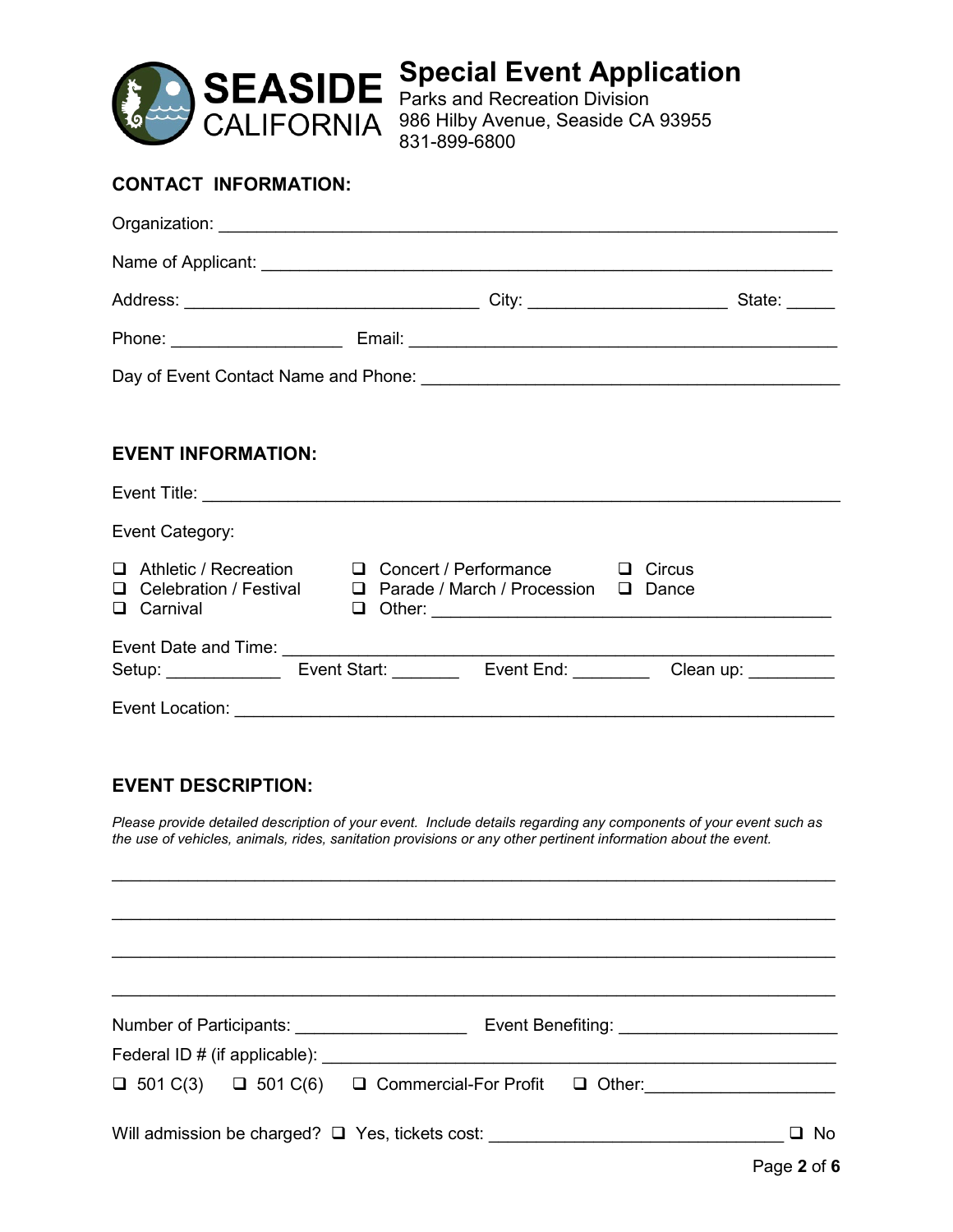

**Special Event Application** Parks and Recreation Division CALIFORNIA 986 Hilby Avenue, Seaside CA 93955 831-899-6800

Is the event open to the public?  $\Box$  Yes  $\Box$  No

If no, how will the event be restricted? Indicate plan on detailed schematics:

 $\mathcal{L}_\text{max}$  , and the contribution of the contribution of the contribution of the contribution of the contribution of the contribution of the contribution of the contribution of the contribution of the contribution of t  $\mathcal{L}_\mathcal{L} = \mathcal{L}_\mathcal{L} = \mathcal{L}_\mathcal{L} = \mathcal{L}_\mathcal{L} = \mathcal{L}_\mathcal{L} = \mathcal{L}_\mathcal{L} = \mathcal{L}_\mathcal{L} = \mathcal{L}_\mathcal{L} = \mathcal{L}_\mathcal{L} = \mathcal{L}_\mathcal{L} = \mathcal{L}_\mathcal{L} = \mathcal{L}_\mathcal{L} = \mathcal{L}_\mathcal{L} = \mathcal{L}_\mathcal{L} = \mathcal{L}_\mathcal{L} = \mathcal{L}_\mathcal{L} = \mathcal{L}_\mathcal{L}$ How will the event be advertised and promoted? \_\_\_\_\_\_\_\_\_\_\_\_\_\_\_\_\_\_\_\_\_\_\_\_\_\_\_\_\_\_\_\_\_ \_\_\_\_\_\_\_\_\_\_\_\_\_\_\_\_\_\_\_\_\_\_\_\_\_\_\_\_\_\_\_\_\_\_\_\_\_\_\_\_\_\_\_\_\_\_\_\_\_\_\_\_\_\_\_\_\_\_\_\_\_\_\_\_\_\_\_\_\_\_\_\_\_\_\_\_ Signs posted: \_\_\_\_\_\_\_\_\_\_\_\_\_\_\_\_\_\_\_\_\_\_\_\_\_\_\_\_\_\_\_\_\_\_\_\_\_\_\_\_\_\_\_\_\_\_\_\_\_\_\_\_\_\_\_\_\_\_\_\_\_\_\_\_\_  $\mathcal{L}_\mathcal{L} = \{ \mathcal{L}_\mathcal{L} = \{ \mathcal{L}_\mathcal{L} = \{ \mathcal{L}_\mathcal{L} = \{ \mathcal{L}_\mathcal{L} = \{ \mathcal{L}_\mathcal{L} = \{ \mathcal{L}_\mathcal{L} = \{ \mathcal{L}_\mathcal{L} = \{ \mathcal{L}_\mathcal{L} = \{ \mathcal{L}_\mathcal{L} = \{ \mathcal{L}_\mathcal{L} = \{ \mathcal{L}_\mathcal{L} = \{ \mathcal{L}_\mathcal{L} = \{ \mathcal{L}_\mathcal{L} = \{ \mathcal{L}_\mathcal{$ Special equipment to be used for proposed event: *(List all electrical needs you may require)*  $\Box$  P.A. System  $\Box$  Generator(s)  $\Box$  Amplified sound / music Booths Bleachers Cooking fuel **Q** Tents **Q** Banners **Q** Banners **Q** Barricades Other: \_\_\_\_\_\_\_\_\_\_\_\_\_\_\_\_\_\_\_\_\_\_\_\_\_\_\_\_\_\_\_\_\_\_\_\_\_\_\_\_\_\_\_\_\_\_\_\_\_\_\_\_\_\_\_\_\_\_\_\_\_\_\_\_\_\_\_\_ \_\_\_\_\_\_\_\_\_\_\_\_\_\_\_\_\_\_\_\_\_\_\_\_\_\_\_\_\_\_\_\_\_\_\_\_\_\_\_\_\_\_\_\_\_\_\_\_\_\_\_\_\_\_\_\_\_\_\_\_\_\_\_\_\_\_\_\_\_\_\_\_\_\_\_\_ Will the event include music or live performances?  $\Box$  Yes  $\Box$  No Will film, video, or photography be involved with the production of event?  $\Box$  Yes  $\Box$  No Do you intend to sell food or beverage? *(If yes, please attach Health Department Food Vendor Certificate)*  $\Box$  Yes  $\Box$  No Do you intend to sell other merchandise? 
<br>
Do you intend to sell other merchandise? Number of Vendors? \_\_\_\_\_\_\_\_\_\_ *(For-profit vendors must have business license on file with the City)* Vendor Name Vendor Address  $\frac{1}{2}$  ,  $\frac{1}{2}$  ,  $\frac{1}{2}$  ,  $\frac{1}{2}$  ,  $\frac{1}{2}$  ,  $\frac{1}{2}$  ,  $\frac{1}{2}$  ,  $\frac{1}{2}$  ,  $\frac{1}{2}$  ,  $\frac{1}{2}$  ,  $\frac{1}{2}$  ,  $\frac{1}{2}$  ,  $\frac{1}{2}$  ,  $\frac{1}{2}$  ,  $\frac{1}{2}$  ,  $\frac{1}{2}$  ,  $\frac{1}{2}$  ,  $\frac{1}{2}$  ,  $\frac{1$  $\overline{\phantom{a}}$  , and the contribution of the contribution of the contribution of the contribution of the contribution of the contribution of the contribution of the contribution of the contribution of the contribution of the  $\frac{1}{2}$  ,  $\frac{1}{2}$  ,  $\frac{1}{2}$  ,  $\frac{1}{2}$  ,  $\frac{1}{2}$  ,  $\frac{1}{2}$  ,  $\frac{1}{2}$  ,  $\frac{1}{2}$  ,  $\frac{1}{2}$  ,  $\frac{1}{2}$  ,  $\frac{1}{2}$  ,  $\frac{1}{2}$  ,  $\frac{1}{2}$  ,  $\frac{1}{2}$  ,  $\frac{1}{2}$  ,  $\frac{1}{2}$  ,  $\frac{1}{2}$  ,  $\frac{1}{2}$  ,  $\frac{1$  Describe Merchandise  $\frac{1}{2}$  ,  $\frac{1}{2}$  ,  $\frac{1}{2}$  ,  $\frac{1}{2}$  ,  $\frac{1}{2}$  ,  $\frac{1}{2}$  ,  $\frac{1}{2}$  ,  $\frac{1}{2}$  ,  $\frac{1}{2}$  ,  $\frac{1}{2}$  ,  $\frac{1}{2}$  ,  $\frac{1}{2}$  ,  $\frac{1}{2}$  ,  $\frac{1}{2}$  ,  $\frac{1}{2}$  ,  $\frac{1}{2}$  ,  $\frac{1}{2}$  ,  $\frac{1}{2}$  ,  $\frac{1$  $\overline{\phantom{a}}$  , and the contribution of the contribution of the contribution of the contribution of the contribution of the contribution of the contribution of the contribution of the contribution of the contribution of the  $\overline{\phantom{a}}$  , and the contribution of the contribution of the contribution of the contribution of the contribution of the contribution of the contribution of the contribution of the contribution of the contribution of the Will alcohol be served?  $\Box$  Yes  $\Box$  No Will alcohol be sold? *(If yes, please attach ABC license)*  $\Box$  Yes  $\Box$  No Parking arrangements:  $\Box$ \_\_\_\_\_\_\_\_\_\_\_\_\_\_\_\_\_\_\_\_\_\_\_\_\_\_\_\_\_\_\_\_\_\_\_\_\_\_\_\_\_\_\_\_\_\_\_\_\_\_\_\_\_\_\_\_\_\_\_\_\_\_\_\_\_\_\_\_\_\_\_\_\_\_\_\_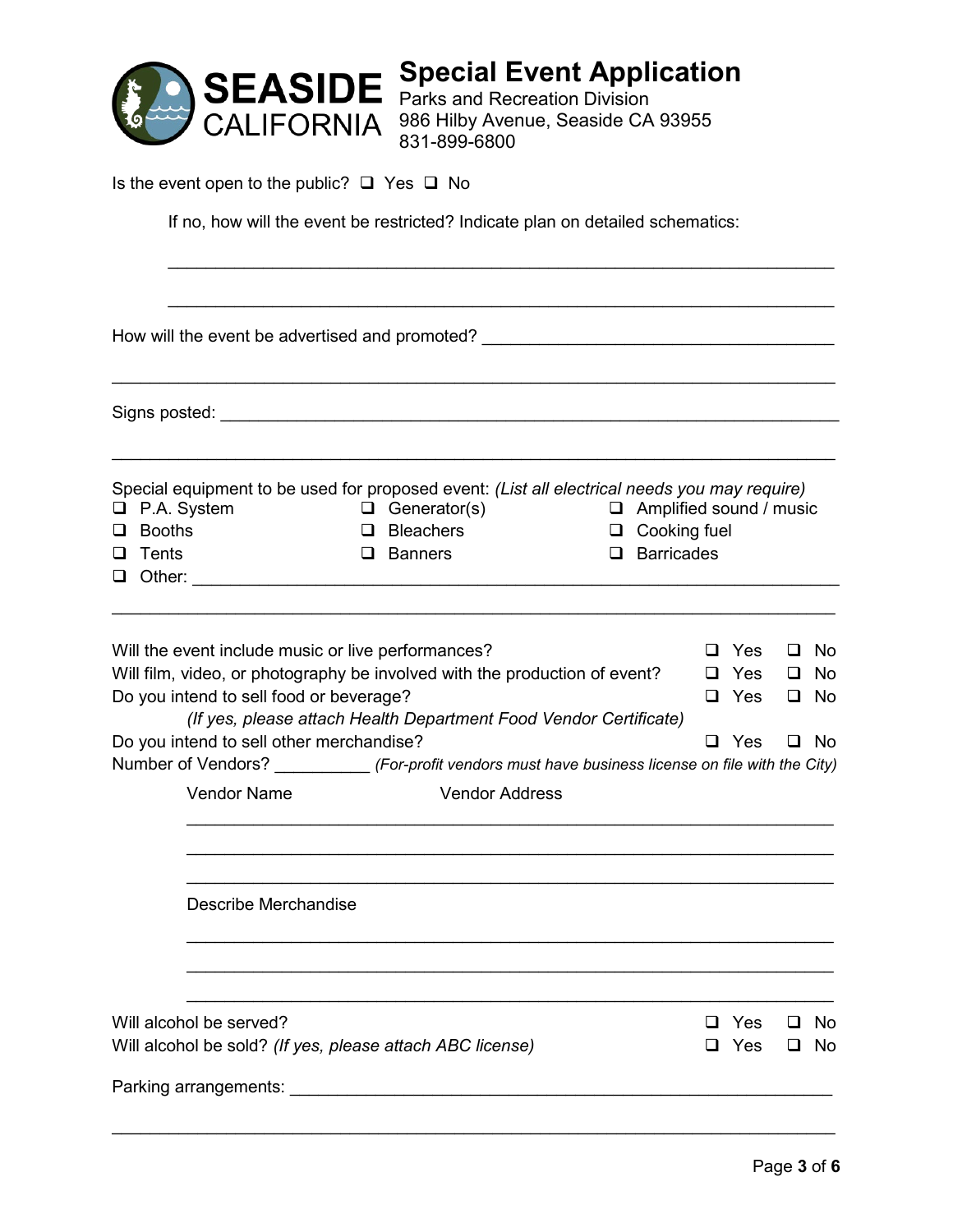

**Special Event Application** Parks and Recreation Division 986 Hilby Avenue, Seaside CA 93955 831-899-6800

Safety / Security / Accessibility (*please describe your procedures for crowd control and internal security):*

\_\_\_\_\_\_\_\_\_\_\_\_\_\_\_\_\_\_\_\_\_\_\_\_\_\_\_\_\_\_\_\_\_\_\_\_\_\_\_\_\_\_\_\_\_\_\_\_\_\_\_\_\_\_\_\_\_\_\_\_\_\_\_\_\_\_\_\_\_\_\_\_\_\_\_\_

 $\mathcal{L}_\text{max}$  , and the contribution of the contribution of the contribution of the contribution of the contribution of the contribution of the contribution of the contribution of the contribution of the contribution of t

\_\_\_\_\_\_\_\_\_\_\_\_\_\_\_\_\_\_\_\_\_\_\_\_\_\_\_\_\_\_\_\_\_\_\_\_\_\_\_\_\_\_\_\_\_\_\_\_\_\_\_\_\_\_\_\_\_\_\_\_\_\_\_\_\_\_\_\_\_\_\_\_\_\_\_\_

 $\mathcal{L}_\text{max}$  , and the contribution of the contribution of the contribution of the contribution of the contribution of the contribution of the contribution of the contribution of the contribution of the contribution of t

 $\mathcal{L}_\text{max}$  , and the contribution of the contribution of the contribution of the contribution of the contribution of the contribution of the contribution of the contribution of the contribution of the contribution of t

 $\mathcal{L}_\text{max}$  , and the contribution of the contribution of the contribution of the contribution of the contribution of the contribution of the contribution of the contribution of the contribution of the contribution of t

 $\mathcal{L}_\text{max}$  , and the set of the set of the set of the set of the set of the set of the set of the set of the set of the set of the set of the set of the set of the set of the set of the set of the set of the set of the

\_\_\_\_\_\_\_\_\_\_\_\_\_\_\_\_\_\_\_\_\_\_\_\_\_\_\_\_\_\_\_\_\_\_\_\_\_\_\_\_\_\_\_\_\_\_\_\_\_\_\_\_\_\_\_\_\_\_\_\_\_\_\_\_\_\_\_\_\_\_\_\_\_\_\_\_  $\mathcal{L}_\text{max}$  , and the contribution of the contribution of the contribution of the contribution of the contribution of the contribution of the contribution of the contribution of the contribution of the contribution of t  $\mathcal{L}_\text{max}$  , and the set of the set of the set of the set of the set of the set of the set of the set of the set of the set of the set of the set of the set of the set of the set of the set of the set of the set of the

Security Organization (*if required - please attach security contract):*

What City services do you anticipate you will need? *(i.e. Police, Fire, Public Works, etc.)*

Method of trash collection/disposal and provision for additional sanitary facilities:

Other pertinent information or special requests:  $\Box$ 

### **APPLICANT AGREEMENT**

All applicable fees must be paid 30 days prior to event date. No permit revisions will be accepted less than 14 days prior to the event date. The City of Seaside retains the right to terminate the event at any time should a responsible city official determine any activity related to the event is a threat to public safety and/or property. I (we) agree to abide by all laws, rules and regulations which may apply to this area. I (we) accept specific responsibility for other members of my group and for any damage done to city property and/or facilities, and agree to clean and restore the site to the condition in which it was found prior to the holding of the specific event. I certify under penalty of perjury that all the preceding information is true to the best of my knowledge. **Completed and signed special event form must be submitted to Recreation and Community Activities Director within seven working days of receipt of form.**

Applicant Signature: \_\_\_\_\_\_\_\_\_\_\_\_\_\_\_\_\_\_\_\_\_\_\_\_\_\_\_\_\_ Date: \_\_\_\_\_\_\_\_\_\_\_\_\_\_\_\_\_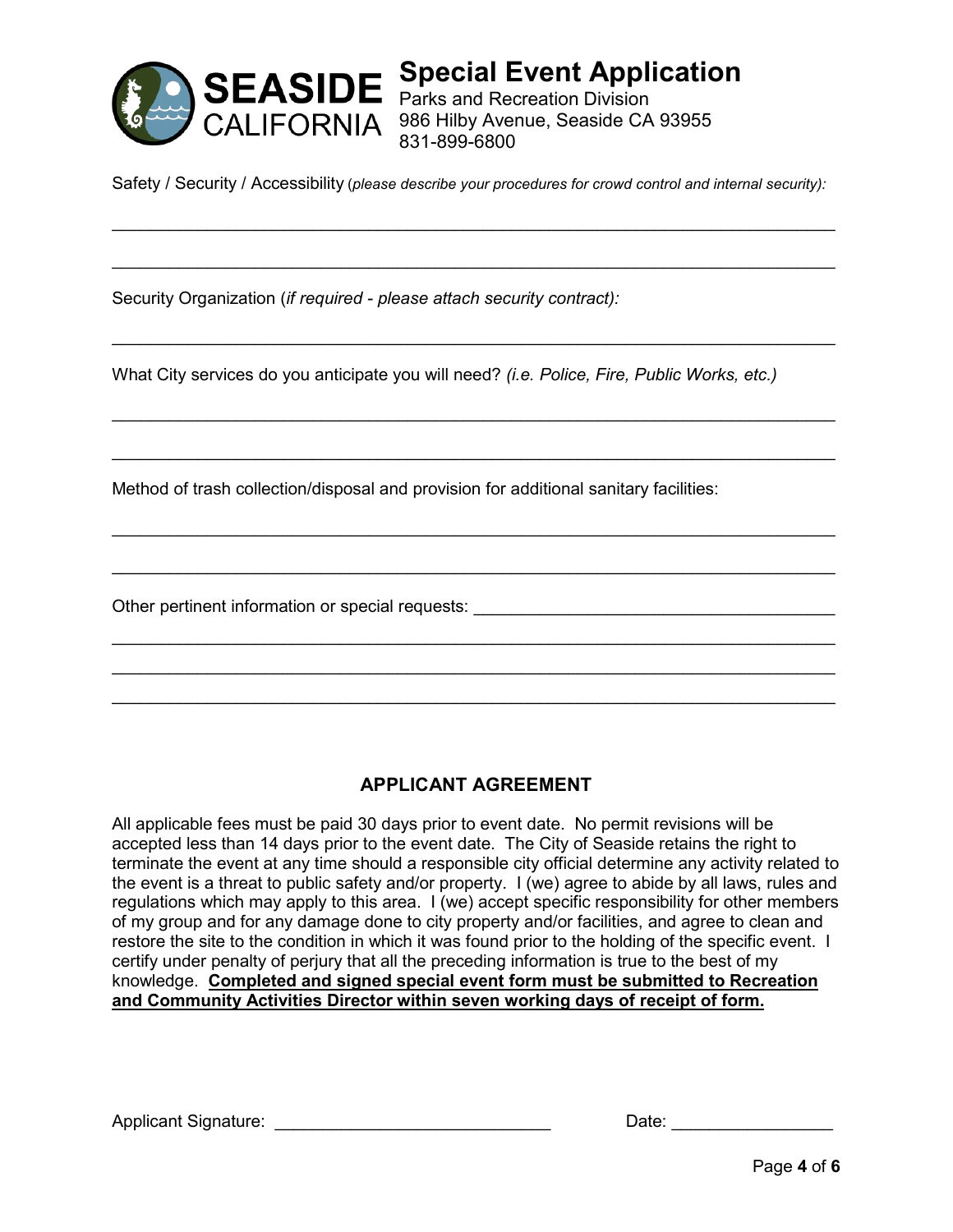

# **Special Event Application**

Parks and Recreation Division CALIFORNIA 986 Hilby Avenue, Seaside CA 93955 831-899-6800

**APPLICATION MUST INCLUDE:** Detailed schematic of event location indicating specific activity sites. For non-profit organizations, a copy of non-profit status must be submitted.

**Attach to application and mail to: City of Seaside Recreation Services Attn: Recreation Director 986 Hilby Avenue Seaside, CA 93955**

### **SPECIFIC EVENT CONDITIONS OF APPROVAL**

- $\checkmark$  Event organizers must clean up any event-related trash.
- $\checkmark$  All event noise or sound must be kept to a minimum, particularly before 9:00 a.m. and must not create an annoyance to co-existing events.
- $\checkmark$  Permittee is responsible for the actions of all vendors and participants during the event.
- $\checkmark$  No activities are permitted onsite that are not included on your permit application.
- $\checkmark$  All City ordinances will be strictly enforced (alcohol, dogs, etc.).
- $\checkmark$  Permit must be kept on location at all times.

Failure to comply with the above conditions may result in immediate closure of the event and a ban on future events by the organizer in the City of Seaside.

### **PROVISIONS**

Permittee waives all claims against the City, its officers, agents and employees, for loss or damage caused by, arising out of, or in any way connected with, the exercise of this permit and permittee agrees to save harmless, indemnify and defend City, its officers, agents and employees, from any and all loss, damage or liability which may be suffered or incurred by City, its officers, agents and employees caused by, arising out of or in any way connected with exercise by permittee of the rights hereby granted, except those arising out of the sole negligence of the City.

City shall have the privilege of inspecting the premises covered by this permit any and all time. This permit shall not be assigned. City may terminate this permit at any time if permittee fails to perform and covenant herein contained at the time and in the manner herein provided. City agrees it will not unreasonably exercise this right of termination.

The parties hereto agree that the permittee, its officers, agents and employees, in the performance of this permit shall act in an independent capacity and not as officers, employees or agents of the City. No alteration or variation of the terms of this permit shall be valid unless made in writing and signed by the parties hereto.

Permittee will not discriminate against any employee or applicant for employment because of race, color, religion, ancestry, sex, sexual orientation, age national origin or physical handicaps. Permittee agrees to comply with the terms and conditions contained herein and all rules and regulation of the City subject to this permit.

Applicant Signature: \_\_\_\_\_\_\_\_\_\_\_\_\_\_\_\_\_\_\_\_\_\_\_\_\_\_\_\_\_ Date: \_\_\_\_\_\_\_\_\_\_\_\_\_\_\_\_\_